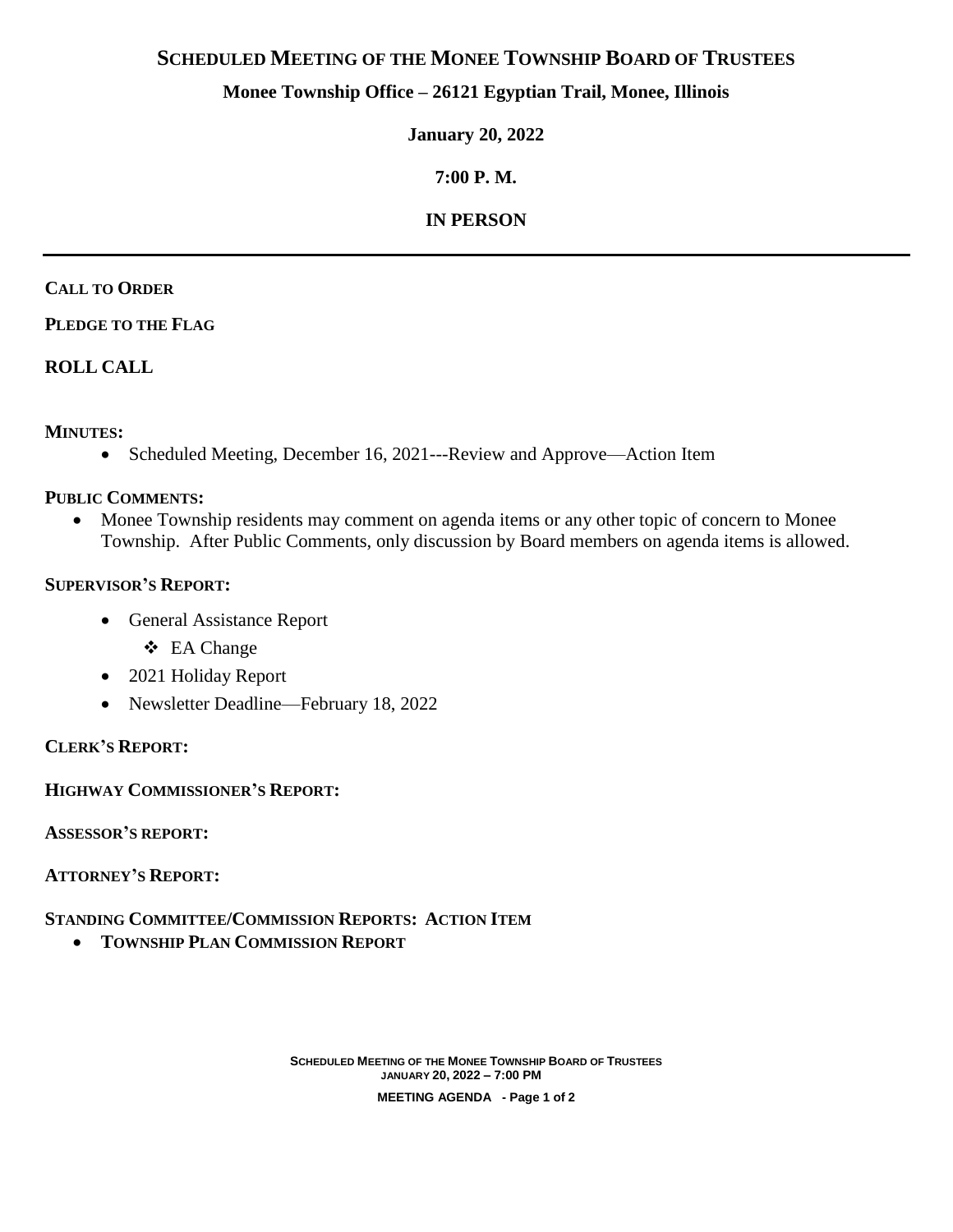#### **NEW BUSINESS:**

- Blood Drive---Discussion
- 2022 Mileage Rate--\$.58.5---Action Item
- Social Service Agreement—University Park Lions Football (UPYAA)--\$7,400.00—Action Item
- Line Item Transfer—Action Item
	- o General Town Fund
		- o Assessor's Budget
		- o Road and Bridge Fund
- Will Ride—Action Item
	- o Ridership—October, 2021
	- o Ridership—November, 2021

### **OLD BUSINESS:**

• Other Issues

### **TRUSTEE AUDIT OF ACCOUNTS/ CLERK CERTIFICATION OF AUDIT: ACTION ITEM**

#### **BOARD COMMENTS:**

**EXECUTIVE SESSION:**

Executive session - for Personnel discussion:

**OTHER ISSUES:**

**ADJOURNMENT:**

**MEETING NOTES**: \_\_\_\_\_\_\_\_\_\_\_\_\_\_\_\_\_\_\_\_\_\_\_\_\_\_\_\_\_\_\_\_\_\_\_\_\_\_\_\_\_\_\_\_\_\_\_\_\_\_\_\_\_\_\_\_\_\_\_\_\_\_\_\_\_\_\_\_\_\_\_\_\_\_\_\_\_\_\_\_\_\_\_\_\_\_\_\_\_\_\_\_\_\_\_

**SCHEDULED MEETING OF THE MONEE TOWNSHIP BOARD OF TRUSTEES JANUARY 20, 2022 – 7:00 PM MEETING AGENDA - Page 2 of 2**

**\_\_\_\_\_\_\_\_\_\_\_\_\_\_\_\_\_\_\_\_\_\_\_\_\_\_\_\_\_\_\_\_\_\_\_\_\_\_\_\_\_\_\_\_\_\_\_\_\_\_\_\_\_\_\_\_\_\_\_\_\_\_\_\_\_\_\_\_\_\_\_\_\_\_\_\_\_\_\_\_\_\_\_\_**

**\_\_\_\_\_\_\_\_\_\_\_\_\_\_\_\_\_\_\_\_\_\_\_\_\_\_\_\_\_\_\_\_\_\_\_\_\_\_\_\_\_\_\_\_\_\_\_\_\_\_\_\_\_\_\_\_\_\_\_\_\_\_\_\_\_\_\_\_\_\_\_\_\_\_\_\_\_\_\_\_\_\_\_\_**

**\_\_\_\_\_\_\_\_\_\_\_\_\_\_\_\_\_\_\_\_\_\_\_\_\_\_\_\_\_\_\_\_\_\_\_\_\_\_\_\_\_\_\_\_\_\_\_\_\_\_\_\_\_\_\_\_\_\_\_\_\_\_\_\_\_\_\_\_\_\_\_\_\_\_\_\_\_\_\_\_\_\_\_\_**

**\_\_\_\_\_\_\_\_\_\_\_\_\_\_\_\_\_\_\_\_\_\_\_\_\_\_\_\_\_\_\_\_\_\_\_\_\_\_\_\_\_\_\_\_\_\_\_\_\_\_\_\_\_\_\_\_\_\_\_\_\_\_\_\_\_\_\_\_\_\_\_\_\_\_\_\_\_\_\_\_\_\_\_\_ \_\_\_\_\_\_\_\_\_\_\_\_\_\_\_\_\_\_\_\_\_\_\_\_\_\_\_\_\_\_\_\_\_\_\_\_\_\_\_\_\_\_\_\_\_\_\_\_\_\_\_\_\_\_\_\_\_\_\_\_\_\_\_\_\_\_\_\_\_\_\_\_\_\_\_\_\_\_\_\_\_\_\_\_**